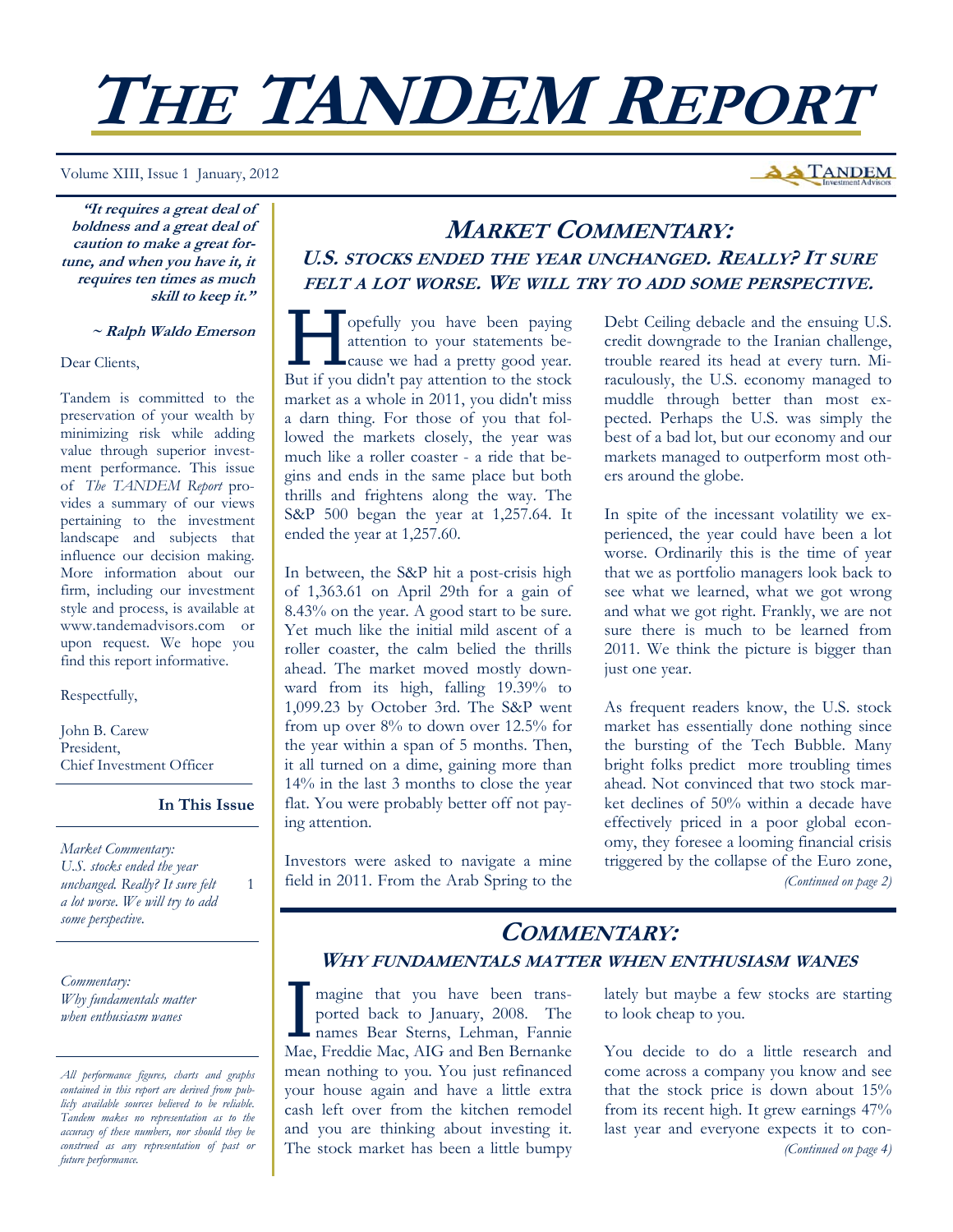## **MARKET COMMENTARY (CONTINUED)**

#### *(Continued from page 1)*

its currency, its governments and its banks. They tell us that such a catastrophe will surely spread to our shores, where our economy is still burdened by debts it cannot hope to repay. Perhaps. Other respected pontificators see the glass as half full, believing that U.S. markets are fairly or even cheaply valued and will attract capital because our troubles are behind us and our economy is once again a safe haven. Possibly.

It strikes us that this tug-of-war between despair and hope is symptomatic of a trendless market. The page to the right identifies 5 distinct periods of time of the Dow Jones Industrial Average going back to 1928. While certainly not scientific, this study is informative nonetheless. The original purpose of this exercise was to identify those extended periods of time in the Dow's history marked by steadily increasing prices with every pullback marking a higher low. We found two. The first was the post-war period from 1949 - 1965, which lasted 16 1/2 years and saw the Dow gain 452%. The second began at the end of 1981 and lasted 18 years with the Dow rising 1,214%. These two periods account for 34 1/2 years out of 83. The rest of the time was spent much like the market we find ourselves in presently.

While the remaining 3 periods have experienced varying durations and returns, they are marked by extreme volatility, steep declines followed by sharp increases with the index ultimately going nowhere. And they seem to last for quite some time. We are presently 12 years into the current malaise. The Depression understandably experienced the longest duration and greatest decline. We think there are more similarities between the present market and the one from 1965 - 1981, which lasted 16 years. If we are correct, our market today will likely remain trendless for a few more years. We may go up or down (or both), but it seems improbable that either direction will become a lasting trend

until other trends begin to reverse themselves, clearing the decks for a prolonged and eagerly awaited Bull market.

What other trends need to reverse themselves you ask? Last quarter's report devoted attention to unemployment. A clear descending pattern of unemployment must emerge before the stock market can feel comfortable about the future. But there is another trend we haven't discussed lately that is also important. It is the most simple and elegant economic concept of all - supply and demand.

Each year, the National Association of College and University Business Officers (NACUBO) releases its study of U.S. and Canadian College and University endowments and foundations (www.nacubo.org). We have culled this data and observed that since 1999, endowments have consistently reduced their holdings in U.S. equities. In 1999, NACUBO reported that their member institutions allocated 53% of their investment portfolios to U.S. stocks. By 2010 (the most recent data), that allocation had declined to 30% (See chart below). At the same time, their allocations to non -U.S. stocks rose from 11% to 16% and their allocation to "alternatives" (mostly hedge funds) went from 5% to 26%. There is anecdotal evidence suggesting that other institutions and individual investors have behaved similarly.

A consequence of this move away from U.S. stocks by investors is a corresponding decline in the value of the U.S. dollar, as evidenced by the dollar index in the chart at the bottom of this page. As allocations to U.S. Equities have steadily decreased (gold diamonds on the chart), the value of the dollar Index (blue line) declined as well.

While we certainly do not correlate the dollar's decline exclusively with this investing trend, we do believe there is a relationship. In fact, the relationship is circular. The more the dollar declines, the more attractive non-U.S. investments become. The more attractive non-U.S. investments *(Continued on page 5)* 

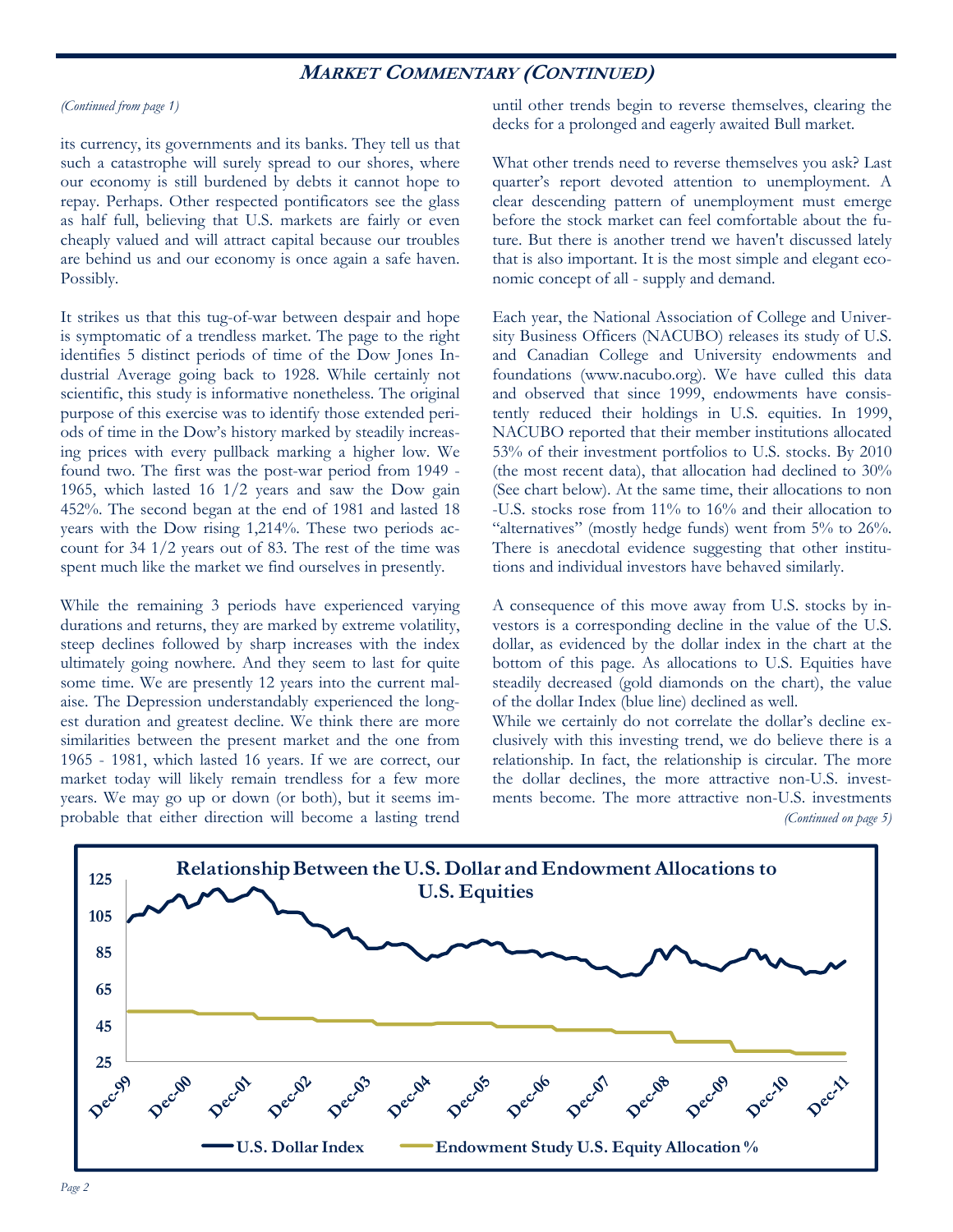# **DOW JONES INDUSTRIAL AVERAGE 1928 - 2011**

A look at the history of the Dow Jones Industrial Average since 1928 identifies five distinct periods. The three charts on the left side exhibit trendlessness. The nearly 20 years after 1929 suffered a substantial overall decline, yet nearly all of that came in the first 2 years. The second period lasted 16 years and experienced a modest decline over the full period. We find ourselves in the midst of the third trendless period with the outcome and duration yet to be determined.

There are two extended periods of a steadily rising market covering 16 1/2 years and 18 years respectively. The chart at the bottom right covers all 83 years and clearly shows that, overtime, the stock market has an upward bias.

If history is to be a guide, we should expect a few more years of a trendless market. There will be ups and downs, but likely no real direction until the next uptrend begins.

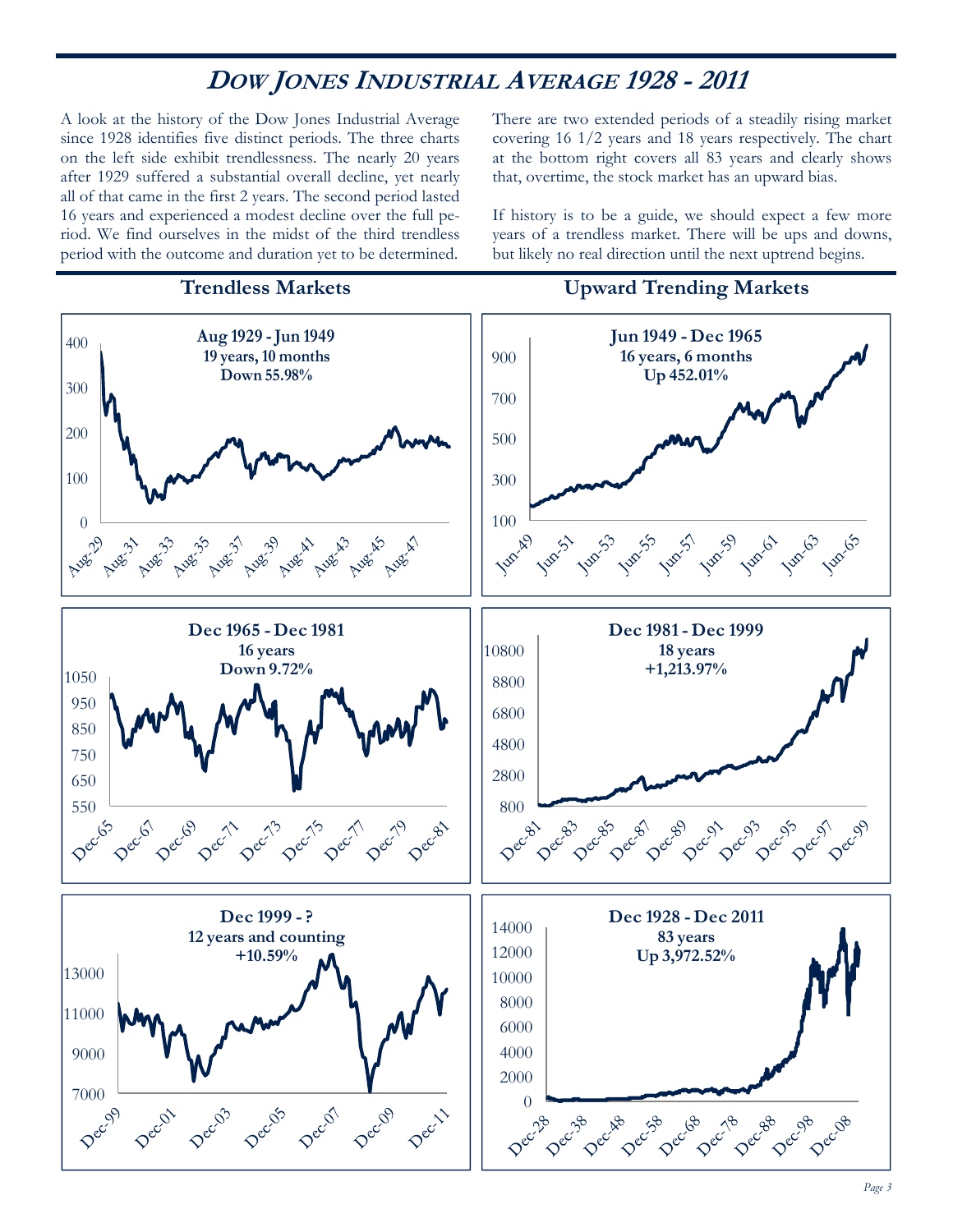## **COMMENTARY (CONTINUED)**

#### *(Continued from page 1)*

tinue to grow spectacularly. So you take the plunge and pay \$691/share for Google.

Now you are back to the present and decide to check on your investment. You discover that over the past four years, Google has managed to grow earnings by an eye-popping 137%. Because you know that fundamentals matter, you are quite pleased with your company's performance. So you check the stock price to calculate your wealth and you discover that you have lost money! Google is now trading for only \$645/share. How could this happen to you when your company performed so well?

This happens to investors whenever we pay too much for an asset. None of us are immune and we certainly do not mean to pick on Google. But for perspective, just ask any homeowner that bought a house between 2003 and 2008 if price matters. Herein lies perhaps the most important lesson for investors - prices keep going up until they don't, and then they fall. Period. Pay a reasonable price for a good asset and your investment will fall less and recover sooner.

Investors should always try to buy good assets at sale prices because eventually the market will put everything on sale. Identifying a good asset is not hard. Google is clearly a good asset. Identifying a reasonable price is much harder. In the tables below, we take a look at the most popular valuation tool available to the average investor. The Price/

Earnings Ratio, or PE, can provide a quick valuation for most stocks. Dividing a stocks price by its earnings per share gives you a ratio that tells you how much investors are willing to pay per share for \$1 of corporate earnings. Different types of companies often have different PE's, but a quick rule of thumb is that the higher the PE, the more expensive the stock.

For the 3 years leading up to your hypothetical purchase of Google, the stock had traded in a PE range of 30 - 64. Your purchase price of \$691 indicated a PE of about 44, right in the middle of the range. So perhaps this seemed reasonable at the time. But the stock had experienced impressive but slowing earnings growth. As a newly minted public company, Google experienced triple-digit annual earnings growth. The stock was priced to reflect that pace. However, as the company grew, earnings naturally slowed to a more sustainable level and the PE at 44 reflected continued optimism, not reality.

As you can see from the table on the left below, Google's PE fell from 44.38 at the end of 2007 to 17.52 at the end of 2011, even though earnings grew 136.65%. As investors' enthusiasm for Google's prospects dampened, the price fell 6.59%. The same thing happened to nearly every stock in both tables. PE's contracted universally because investor optimism has waned. As a result of the public valuing a \$1 of corporate earnings less today than they did 4 years ago, all 20 companies experienced PE contraction. Only 2 of the *(Continued on page 5)* 

| 10 Largest Stocks in the S&P 500 by Market<br>Capitalization as of 12.31.2007 |            |            |                            |                           |                 | 10 Largest Positions held by Tandem Accounts<br>as of 12.31.2007 and still widely held as of 12.31.2011 |            |            |                     |                           |                 |
|-------------------------------------------------------------------------------|------------|------------|----------------------------|---------------------------|-----------------|---------------------------------------------------------------------------------------------------------|------------|------------|---------------------|---------------------------|-----------------|
|                                                                               | 2007<br>PE | 2011<br>PE | <b>PE</b><br><b>Change</b> | <b>Earnings</b><br>Growth | Price<br>Change |                                                                                                         | 2007<br>PE | 2011<br>PE | <b>PE</b><br>Change | <b>Earnings</b><br>Growth | Price<br>Change |
| Exxon Mobil                                                                   | 12.87      | 9.90       | $-23.06\%$                 | 17.58%                    | $-9.53%$        | Exxon Mobil                                                                                             | 12.87      | 9.90       | $-23.06\%$          | 17.58%                    | $-9.53%$        |
| GE                                                                            | 17.32      | 13.07      | $-24.53%$                  | $-35.98\%$                | $-51.69%$       | T. Rowe Price                                                                                           | 25.37      | 19.71      | $-22.32\%$          | 20.42%                    | $-6.46%$        |
| Microsoft                                                                     | 19.45      | 9.61       | $-50.58%$                  | 47.54%                    | $-27.08%$       | Microsoft                                                                                               | 19.45      | 9.61       | $-50.58%$           | 47.54%                    | $-27.08%$       |
| AT&T                                                                          | 15.00      | 13.50      | $-10.02\%$                 | $-19.13%$                 | $-27.24%$       | Gen'l Dynam                                                                                             | 17.45      | 9.19       | $-47.36\%$          | 41.76%                    | $-25.37\%$      |
| P & G                                                                         | 22.45      | 17.02      | $-24.21\%$                 | 19.88%                    | $-9.14\%$       | Repub Serv                                                                                              | 18.89      | 14.65      | $-22.40%$           | 13.25%                    | $-12.12%$       |
| Google                                                                        | 44.38      | 17.52      | $-60.53\%$                 | 136.65%                   | $-6.59\%$       | Praxair                                                                                                 | 24.51      | 19.65      | $-19.81\%$          | 50.28%                    | 20.51%          |
| Chevron                                                                       | 11.12      | 7.68       | $-30.94\%$                 | 65.08%                    | $14.00\%$       | Colgate                                                                                                 | 23.07      | 18.37      | $-20.37\%$          | 48.82%                    | 18.51%          |
| & $\bar{z}$                                                                   | 16.07      | 13.20      | $-17.90\%$                 | 19.76%                    | $-1.68%$        | Coca Cola                                                                                               | 22.73      | 18.27      | $-19.63\%$          | 41.85%                    | 14.01%          |
| Wal-Mart                                                                      | 15.19      | 13.31      | $-12.35%$                  | 43.45%                    | 25.73%          | <b>Abbott Labs</b>                                                                                      | 19.91      | 12.09      | $-39.27\%$          | 64.89%                    | $0.14\%$        |
| <b>Bank America</b>                                                           | 12.28      | <b>NA</b>  | <b>NA</b>                  | <b>NA</b>                 | $-86.52\%$      | ThermoFisher                                                                                            | 21.77      | 10.89      | $-49.97\%$          | 55.85%                    | $-22.04%$       |
| Average                                                                       | 18.61      | 12.76      | $-28.23%$                  | $19.60\%$                 | $-17.97%$       | <b>Average</b>                                                                                          | 20.60      | 14.23      | $-31.48%$           | $40.22\%$                 | $-4.94%$        |
| $S\&P 500$                                                                    | 17.03      | 12.99      | $-23.74%$                  | 12.31%                    | $-14.35%$       | <b>S&amp;P</b> 500                                                                                      | 17.03      | 12.99      | $-23.74%$           | $12.31\%$                 | $-14.35%$       |

# **10 Largest Positions held by Tandem Accounts**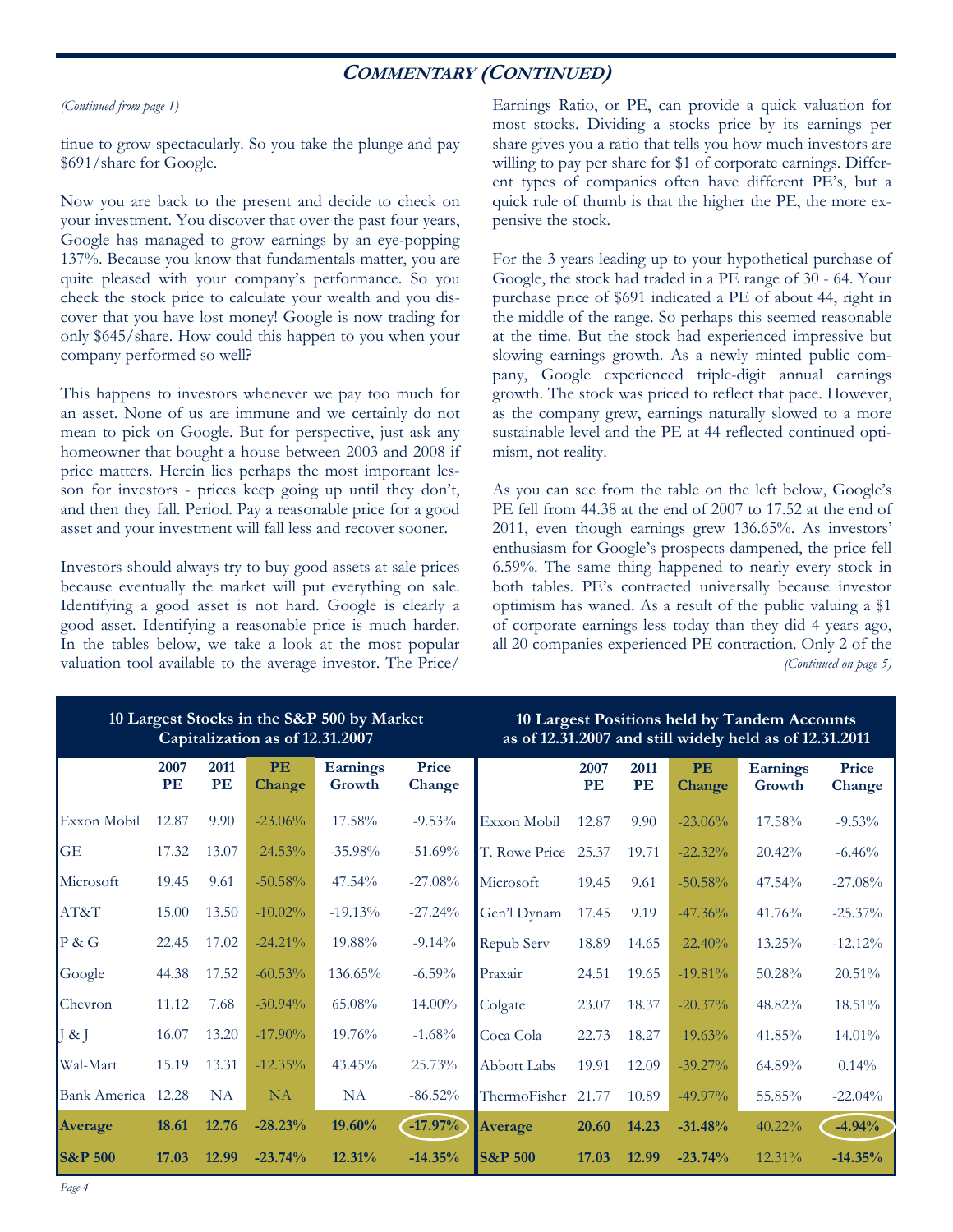## **MARKET COMMENTARY (CONTINUED)**

#### *(Continued from page 2)*

become, the more the dollar declines. Such a trend decreases demand for U.S. stocks. According to economic theory, price must decline to offset a drop in demand. In some respects, it is remarkable that the U.S. stock market has held up in spite of this dramatic decrease in demand.

The Bull market of the 1980's and 1990's experienced the opposite. For many reasons, demand for U.S. stocks grew during this period, but a strengthening dollar certainly helped attract assets. Perhaps the biggest reason for increased demand was the acceptance of the IRA and 401(k) as common retirement vehicles. Prior to the 1980's, most workers had what are known as Defined Benefit plans. Employers promised a certain amount at retirement. IRAs and 401(k)s are Defined Contribution plans. Employers and employees are permitted to contribute a certain amount and invest as they see fit without a guaranteed outcome. Most participants invested in stocks through mutual funds.

As retirement account assets exploded from practically zero, the U.S. stock market benefitted from increased demand.

Again according to economic theory, prices must rise when demand increases. And did they ever! See the chart on page 3 for the period 1981 - 1999. By 1999, new IRA and 401(k) contributions were no longer enough to drive prices higher. Demand began to taper off and the Tech Bubble caused many to invest elsewhere.

So it seems to us that no lasting period of stock market growth can occur until we see a noticeable pick up in demand for U.S. stocks. One clue to that might be the performance of the dollar. When the trend of investing offshore reverses, our market could be in for another extended run. Unfortunately, there is little on the horizon to give us hope that such a reversal is imminent. But it will surely come. It always does. Until then, look for more sideways action. In fact, if you don't pay attention for another few years, you might just think the market never moved. Those of us that watch every day will know differently.

Be assured that we are in no way pessimistic about investing. When stock markets go up, all investors look brilliant. When stock markets are trendless, we just have to work a little harder. Check your statements. It can be done.

## **COMMENTARY (CONTINUED)**

### *(Continued from page 4)*

10 S&P stocks (Chevron and Wal-Mart) and 4 of the 10 Tandem stocks (Praxair, Colgate, Coke and Abbott) experienced price gains over this 4-year period. The S&P 500 had a 24% PE decline and a 14% price decline.

When PE's decline, prices usually fall. Think about it. A stock earns \$1 and has a PE of 10. The price then is \$10. If the same company still earns \$1 but the PE falls to 5, the stock price falls to \$5.

The best way to combat contracting PE's is to own companies that grow earnings substantially faster than their PE's contract. Using the example above, a company grows earnings from \$1 to \$2 while the PE falls from 10 to 5. That company would have a price of \$10. Praxair was the best performing stock on either list to the left. While the company's PE contracted by 19.81%, its earnings grew by 50.20%. Colgate, Coke, Abbott, Wal-Mart and Chevron experienced similar results. The rest failed to deliver earnings growth that matched the optimism of four years earlier. It is not that they did not grow earnings, because most did (all Tandem stocks did). Rather, they were simply priced higher 4 years earlier than warranted.

There is another way to counter PE contraction - dividend growth. We have written previously on the importance of dividend growth and will limit that topic here to a reminder that growing income can offset declines in price and PE.

As we discuss in *Market Commentary* on page 1, we appear to be in a market characterized by prolonged investor indifference. In 2007, PE's were much higher than now. In 1999, PE's were even higher because investors had a greater level of enthusiasm for stocks. Today they are more skeptical and PE's are significantly lower.

We expect PE's to continue to contract for as long as we remain in this trendless market. This is not bad news. The "market" isn't likely to do much, but certain stocks are capable of performing quite well because expectations have become more modest. With PE's significantly lower, quality earnings growth is more likely to be reflected in future stock prices. While we are *not* recommending Google, it is clearly easier for the stock price to rise over the next 4 years with a PE of 17.52 than it was when its PE was 44.

In a stock market lacking investor enthusiasm and demand, fundamentals matter. In a Bull Market, we all buy "good" companies and let them run. In a trendless market, we need more. We need companies that can deliver to shareholders the things management can control - earnings growth and dividend growth. And we need to pay a reasonable price for them. PE's will trend lower, so companies really have to deliver in spite of the economic headwinds they face. These are the types of companies that can make this market worthy of investment.